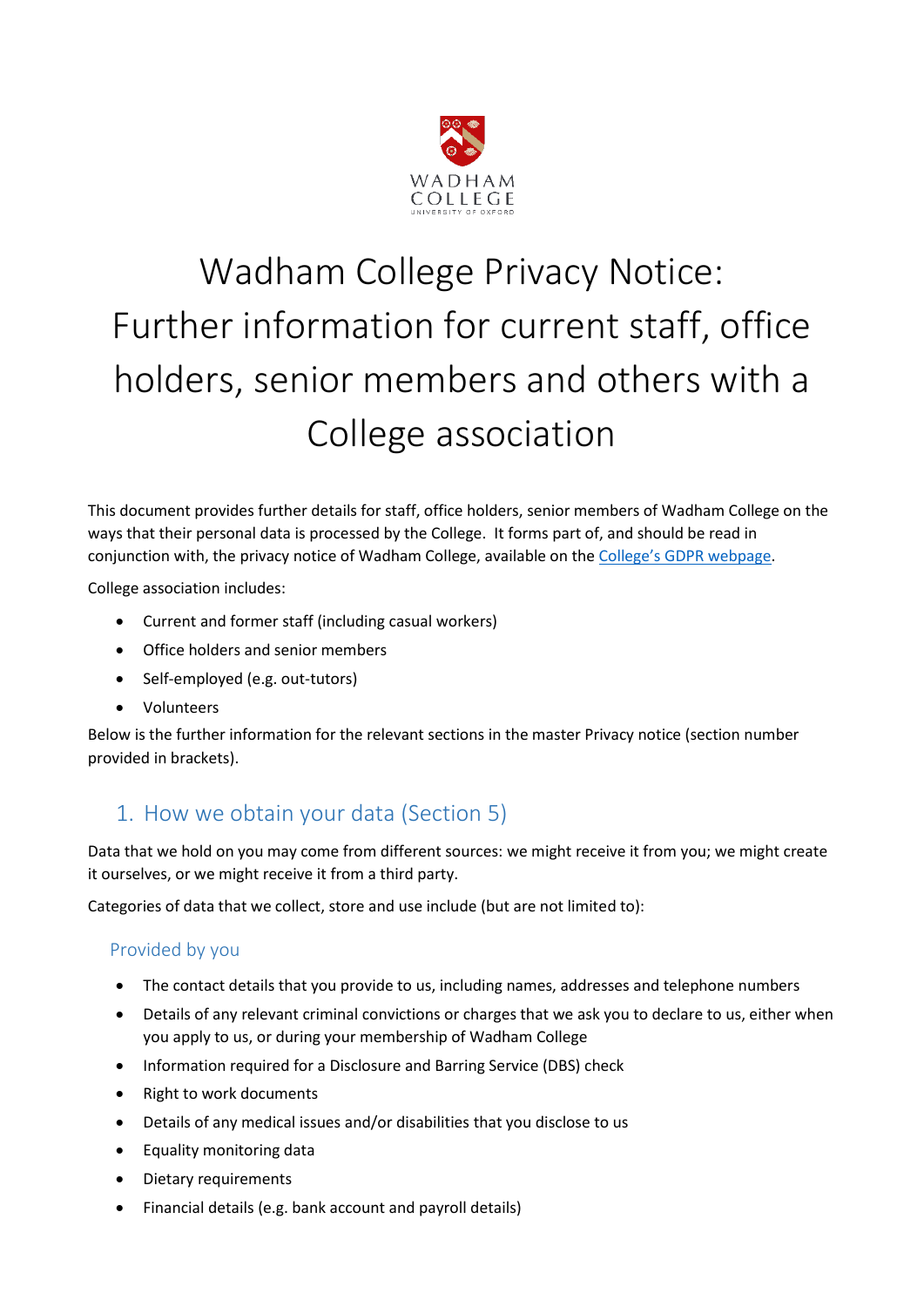Conflicts of interest you disclose to us

Generated by us, the University of Oxford, or other third parties (for example pension providers)

- Your position, role, terms and conditions of employment
- Records relating to the recruitment process, application paperwork and any requests for special arrangements
- Record of DBS check
- Records relating to the consideration of medical issues/disabilities whilst employed
- Pensions membership data
- Learning and development records (e.g. training details)
- Capability procedure records (e.g. performance reviews)
- Promotion and progression records
- Records regarding grievances, disciplinary and harassment proceedings (informal or formal)
- Attendance and absence records
- Photographs, audio and video recording
- Computing and email information
- Biometric data (e.g. fingerprints) for use with the clocking on system.

## 2. Details of our processing activities, including our lawful basis for processing (Section 9)

#### Data that you provide to us and the possible consequences of you not providing it

Most data that you provide to us is processed by us in order that we, and you, can each fulfil our contractual obligations and/or comply with obligations imposed by law. For example:

- Right to work: Copies of your passport, right to work, and visa information will be collected by us at the time of your application to enable us to comply with UK Immigration and Visa requirements. We may also be required by law to retain that data, along with related information (such as your application paperwork, shortlists and selection committee papers) until a certain point after your employment with the College ends.
- Financial data: including your account number and sort code, BACS ID, NI number, salary, tax codes and payments information are collected by us at the time of your appointment to enable us to pay you in accordance with the contract between us.
- Conflict of Interest: You have a contractual obligation to inform us of relevant conflicts of interest affecting your involvement in Wadham College management and decision-making. Failure to do so may undermine the reputation and integrity of Wadham College, and may have legal implications.

The consequences for any failure to provide such data will depend on the particular circumstances. For example, a failure to provide copies of your passport, right to work and visa information, may mean that we are unable to enter into, or continue, with your employment. A failure to notify Wadham College of relevant conflicts of interest may result in disciplinary proceedings being commenced.

Some data that you give to us is provided on a voluntary basis – you have a choice whether to do so. Examples include: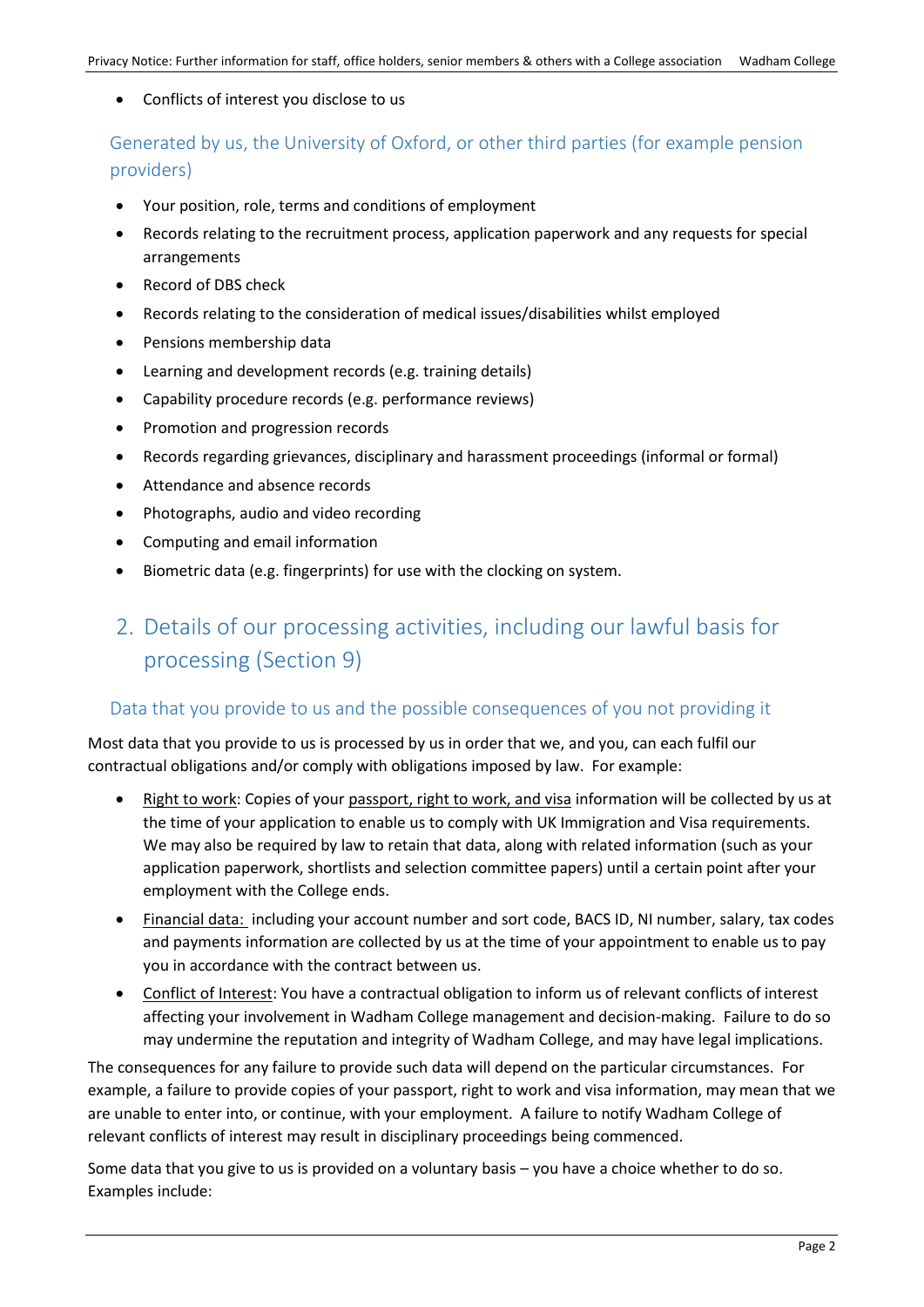- Equality monitoring data, which is requested by the College as part of the equality monitoring that we undertake pursuant to our legal obligations under the Equality Act 2010.
- Disability and health condition information, which you may choose to provide to us in order that we can take this information into account when considering whether to make a reasonable adjustment.

### Other sources of your data

Apart from the data that you provide to us, we may also process data about you from a range of sources. These include:

- Data that we generate about you, such as when processing your application, arranging payments, and/or in relation to accommodation provided by Wadham College;
- The University of Oxford, which operates a number of systems that Colleges have access to (e.g. teaching allocation records and schedules, online training);
- Your previous educational establishments and/or employers if they provide references to us;
- Fellow members of Wadham College, family members, friends, visitors to Wadham College and other contacts who may provide us with information about you if and when they contact us, or vice versa.

Examples of bodies to whom we are required by law to disclose certain data include, but are not limited to:

| Organisation                                  | Why?                                                                                                                                                              |
|-----------------------------------------------|-------------------------------------------------------------------------------------------------------------------------------------------------------------------|
| Home Office; UK Visas and Immigration         | To fulfil Wadham College's obligations as a visa sponsor                                                                                                          |
| Disclosure and Barring Service (DBS)          | Required for certain posts to assess an applicant's<br>suitability for positions of trust or where the post works<br>with vulnerable people or children.          |
| Research England via the University of Oxford | Data submitted for the Research Excellence Framework<br>(REF) which is a system for assessing the quality of<br>research in higher education.                     |
| HM Revenues & Customs (HMRC)                  | Real time information released to HM Revenue &<br>Customs (HMRC) in order to collect Income Tax and<br>National Insurance contributions (NICs) from<br>employees. |

Examples of bodies to whom we may voluntarily disclose data, in appropriate circumstances, include but are not limited to:

| Organisation                                                                                                                                              | Why?                                                                                                                                                                                                                                                        |
|-----------------------------------------------------------------------------------------------------------------------------------------------------------|-------------------------------------------------------------------------------------------------------------------------------------------------------------------------------------------------------------------------------------------------------------|
| Other Colleges and/or permanent private halls within<br>the University of Oxford, University offices and/or<br>departments                                | Where a member is employed by, or connected to both<br>organisations, or are providing services in different parts<br>of the collegiate university, we may need to share<br>relevant data for the proper functioning of relevant<br>contracts and services. |
| Agencies with responsibilities for the prevention and<br>detection of crime, apprehension and prosecution of<br>offenders, or collection of a tax or duty | For the prevention, detection or investigation of crime,<br>for the location and/or apprehension of offenders, for<br>the protection of the public, and/or to support the<br>national interest.                                                             |
| Mortgage lender and letting agencies                                                                                                                      | In order to allow these organisations to verify for<br>mortgages and tenancy agreements. Release of this                                                                                                                                                    |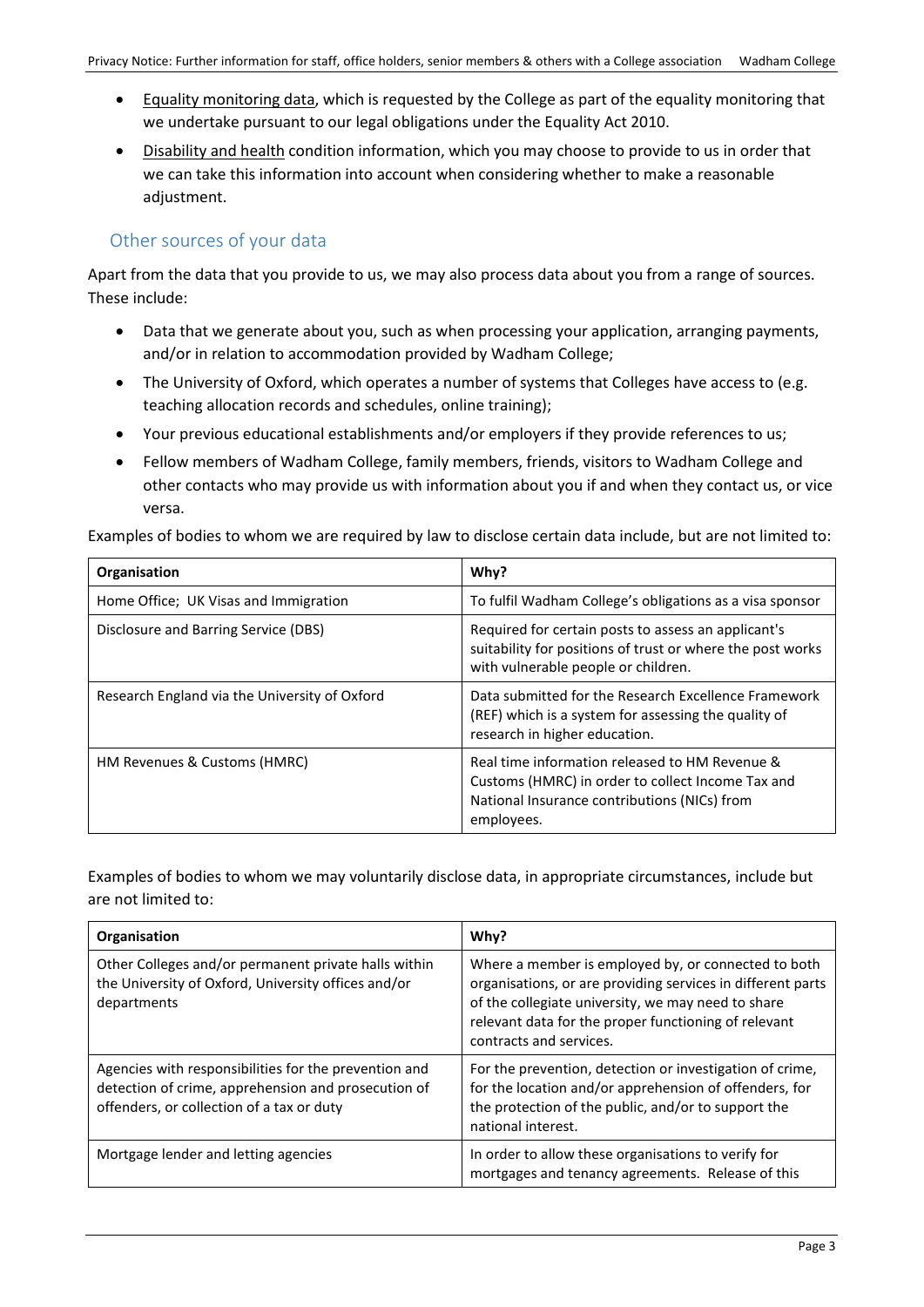| Organisation                                                                    | Why?                                                                                                                                                                                 |
|---------------------------------------------------------------------------------|--------------------------------------------------------------------------------------------------------------------------------------------------------------------------------------|
|                                                                                 | information is subject to a written request being<br>received from the employee.                                                                                                     |
| Universities Superannuation Scheme (USS); Oxford Staff<br>Pension Scheme (OSPS) | In order to provide data required for the provision of<br>pensions by these providers.                                                                                               |
| Higher Education Statistics Agency (HESA) via the<br>University of Oxford       | Some information, usually in pseudonymised form, will<br>be sent to the HESA for statistical analysis and to allow<br>government agencies to carry out their statutory<br>functions. |
| Occupational Health providers                                                   | To enable the provision of these facilities.                                                                                                                                         |
| Third party service providers                                                   | To facilitate activities of Wadham College. Any transfer<br>will be subject to an appropriate, formal agreement<br>between Wadham College and the processor.                         |

## 3. How long we keep your data (section 12)

We retain your personal information for as long as necessary to fulfil the purposes for which it was collected, including for the purpose of satisfying any legal, accounting or reporting requirements.

The retention period, will depend on the category of the data. As a general guide, our expected retention periods are as follows (this is not exhaustive):

| <b>Expected retention period</b>                                                              | Data                                                                                                                                                                                                                                                                                                                                                                                                                                                                                             |
|-----------------------------------------------------------------------------------------------|--------------------------------------------------------------------------------------------------------------------------------------------------------------------------------------------------------------------------------------------------------------------------------------------------------------------------------------------------------------------------------------------------------------------------------------------------------------------------------------------------|
| Information deleted immediately upon<br>termination of employment                             | Dietary information (under review by system provider)                                                                                                                                                                                                                                                                                                                                                                                                                                            |
| One month/30 days                                                                             | Biometric data (e.g. fingerprint-based clocking in machine)<br>CCTV footage (unless involving a conduct or health & safety matter<br>which is retained for 6 years)                                                                                                                                                                                                                                                                                                                              |
| One year following completion of the<br>process                                               | Unsuccessful applicant data (except when a visa applicant sponsored<br>by the College, or the recruitment process is mentioned in<br>Governing Body)<br>Room bookings and computer and email information (e.g. log-in<br>details, IT connection details)<br>Next of kin/emergency details (one year following the end of the<br>academic year)<br>Housing tenancies (or until superseded by a follow-up check)                                                                                   |
| One year after the termination of<br>employment                                               | Allocation of access cards<br>IT password and access level information                                                                                                                                                                                                                                                                                                                                                                                                                           |
| One year after the end of the academic year<br>in which the event took place                  | Event and meal bookings                                                                                                                                                                                                                                                                                                                                                                                                                                                                          |
| Two years after the employment ends                                                           | Right to work documentation (e.g. copies of passport)                                                                                                                                                                                                                                                                                                                                                                                                                                            |
| Six years following the end of the academic<br>year in which the employment contract<br>ended | Recruitment records including probation periods and reference<br>details (provided by and in relation to you)<br>Equality monitoring data<br>Learning and development information, performance reviews,<br>sabbaticals, promotion details, flexible working requests.<br>Grievance, disciplinary, harassment (unless there is a legal<br>requirement or other lawful grounds for further retention).<br>Capability cases<br>Medical records, Occupational Health reports, pastoral care records. |